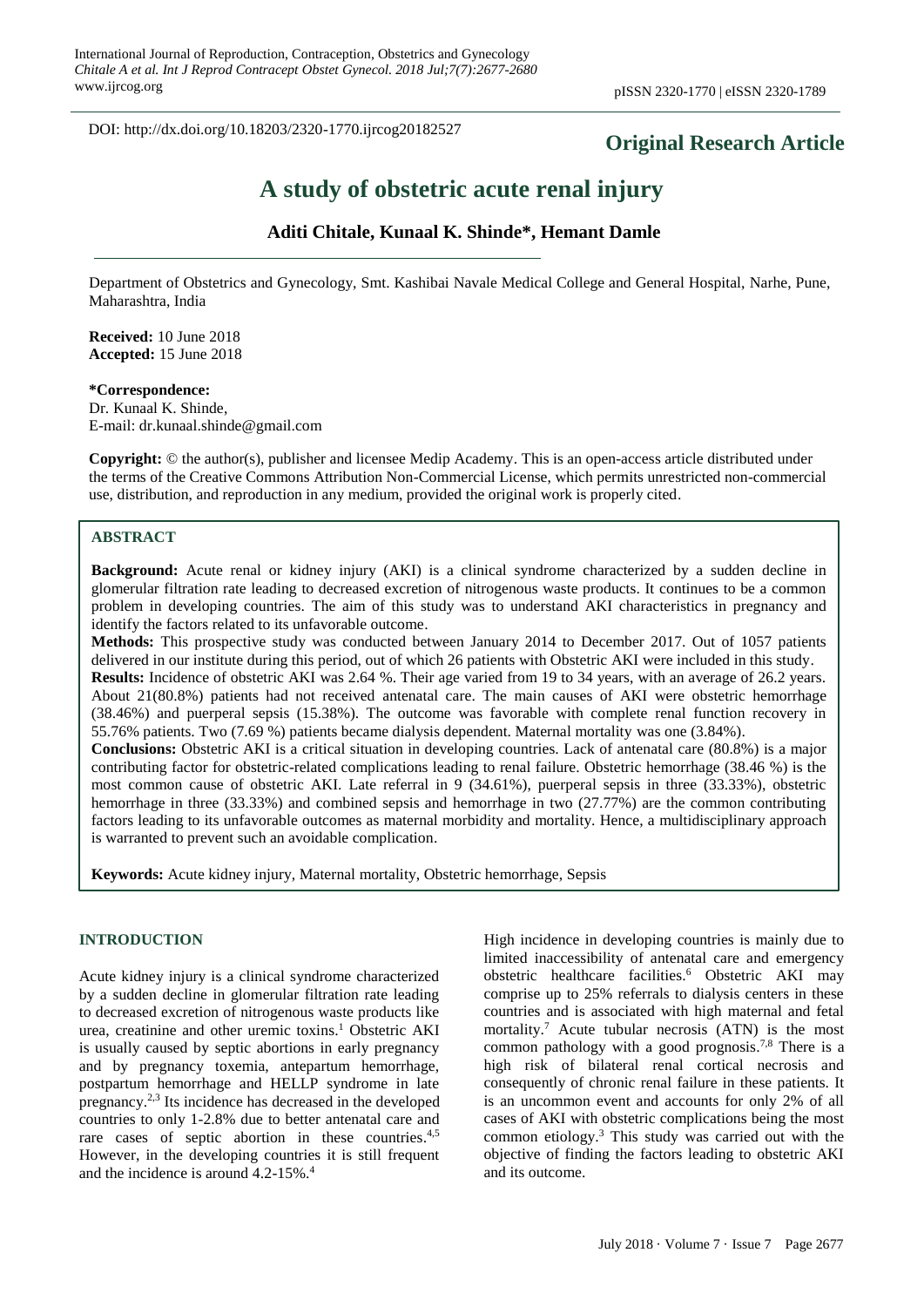#### **METHODS**

This prospective study was carried out over a period of 18 months from January 2014 to December 2017. Out of 1057 patients delivered in the institute during this period, out of which 26 patients with Obstetric AKI were included in this study.

#### *Inclusion criteria*

Patients who developed obstetric AKI with oliguria (urine output\400 ml/day) and azotemia (serum creatinine 2 mg%).

#### *Exclusion criteria*

Patients with pre-existing renal disease or renal insufficiency before pregnancy.

Detailed history of the patients was studied, and their clinical examination and investigations were carried out. Out of the referred cases, the period of referral was considered early if the patient was referred within 5 days of causative event and late if the referral period was more than 5 days. Each patient underwent complete obstetric examination. Specific inquiries were conducted regarding the mode of delivery, need for blood transfusion and surgical intervention. Curettage was performed in patients with retained products of conception as and when required. Renal biopsy was done in patients who required dialysis at the end of 3 weeks. Hemodialysis was performed according to standard indications. Follow-up was done up to 3 months fortnightly after discharge. Outcome was considered favorable as complete recovery if became dialysis independent with good urine output and normal renal function. Patients with improved renal function but not to the normal level and who became dialysis independent at the time of discharge were considered to have partial recovery. Progression to either chronic kidney disease or mortality was considered as an unfavorable outcome. Patients requiring dialysis after 3 months of discharge were considered to have chronic kidney disease.

#### **RESULTS**

Twenty-six patients with obstetric acute kidney injury were observed. This represents obstetric AKI incidence of 2.64%. The mean age of patients was 26 late 2 years. Twelve (46.15%) patients were primigravida and 14(53.84%) were multigravida. About 21 (80.76%) patients had not received antenatal care. Two (7.69%) patients presented in early pregnancy and 24(92.3%) presented in late pregnancy. Out of 26 patients, 15(57.69%) had history of preeclampsia. Fourteen (53.84%) patients delivered vaginally, 10(38.46%) underwent cesarean section (CS) and 1(3.84%) had abortion. One patient underwent obstetrical hysterectomy due to postpartum hemorrhage after vaginal delivery.

Laparotomy was done in 1(3.84%) patient due to rupture uterus at 30 weeks of gestation. She was primigravida with bicornuate uterus. Mode of delivery in patients with obstetric AKI is shown in Figure 1.



**Figure 1: Mode of delivery.**

Two (7.69%) patients presented with anuria, while 24(92.3%) presented with oliguria. The mean interval between the causative event and development of AKI was 3.12 days with  $SD<sub>±</sub>0.963$  and range 3. The period of referral was less than 5 days in 15(57.69%) patients, and 11(42.30%) were referred after 5 days of causative event.

Out of 14 patients referred early, all had complete recovery. Among the patients with late referral, 1(8.3%) expired, two (16.66%) developed chronic kidney disease, one (8.3%) had complete recovery and one (8.3%) were lost to follow up. Majority 10 (83.33%) of the patients needed dialysis and 4(33.33%) needed ICU care. Curettage for retained products of conception was required in four (15.38%) patients. Fetal mortality was 67.3 %. In 10(38.46%) patients, hemorrhage was the most common etiological factor leading to AKI. APH was the cause in four (15.38%) and PPH in six (23.07%) patients.



**Figure 2: Causes of obstetric AKI.**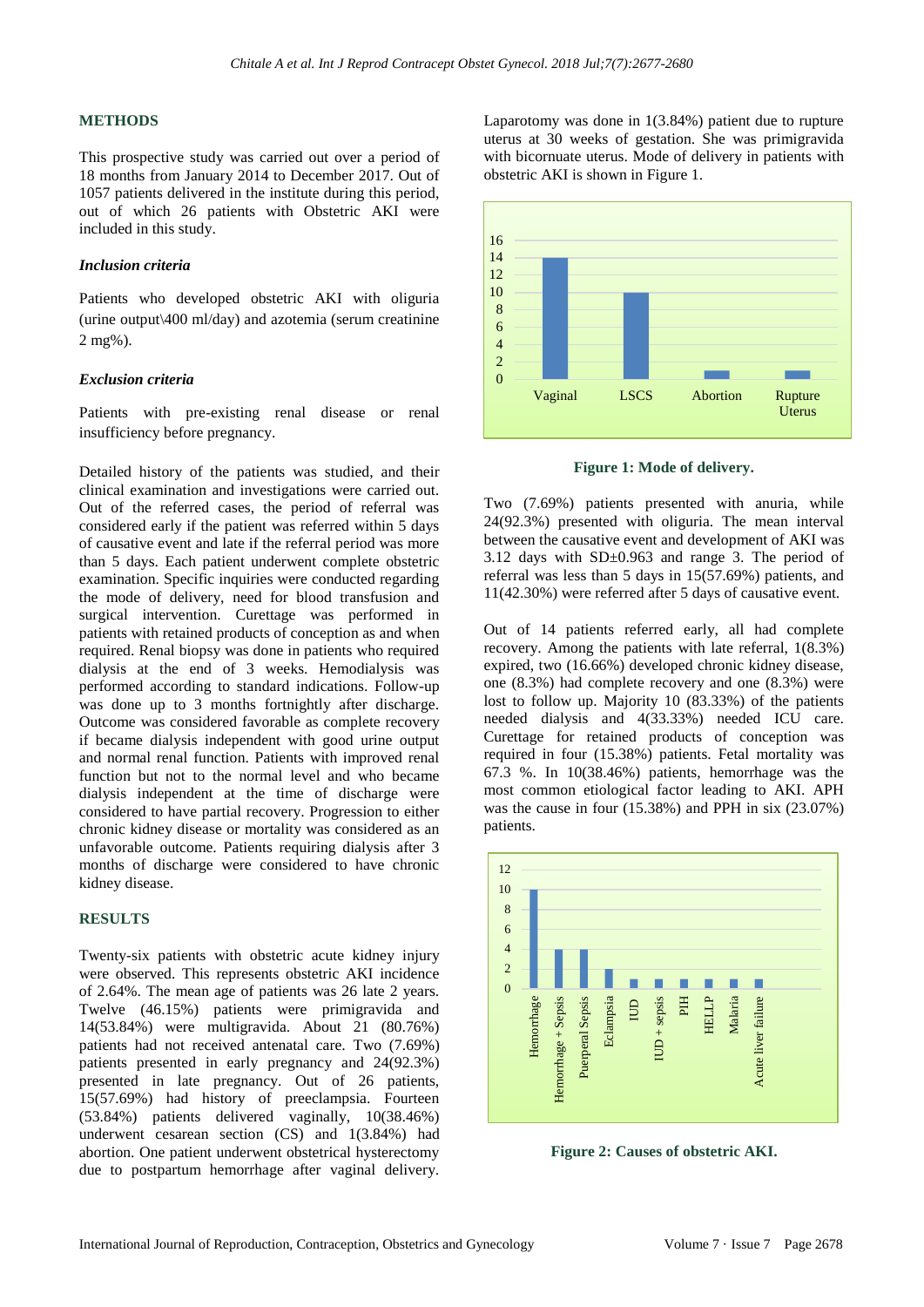Abruptio placentae was the major cause for APH in all these four patients. PPH occurred mainly because of atonic uterus. Puerperal sepsis was diagnosed in four (15.38%) patients. Combined hemorrhage and sepsis was found in four (15.38%). Two (7.69%) patients developed AKI due to eclampsia, and intra uterine death (IUD) accounted for the cause of obstetric AKI in 5.77% (3) patients. Post abortal sepsis as a precipitating event for AKI was present in two (5.77%) patients. Other causes like preeclampsia, HELLP syndrome, malaria, IUD with sepsis and acute liver failure (ALF) accounted for 9.61 % of AKI (Figure 2).

Acute fatty liver of pregnancy was the cause leading to ALF. Of the 25(96.1%) surviving patients who were discharged, 14(56%) had complete recovery of renal function, 9(36%) had partial recovery and 2(8%) required dialysis. On follow-up to 3 months, among the patients with partial recovery, 8(88.88%) had normal renal functions and Two (7.69%) patients who required dialysis at the time of discharge developed chronic kidney disease. Obstetric hemorrhage in two (50%), sepsis in one (25%) and IUD in one (25%) were the main causes of chronic kidney disease (Table 1).

**Table 1: Number of survival and expired patients at the time of discharge and follow-up.**

| <b>Status</b>   | Patients $n=26$ (%) |
|-----------------|---------------------|
| <b>Survived</b> |                     |
| At discharge    | 25 (96.1%)          |
| Follow-up       | $25(96.1\%)$        |
| <b>Expired</b>  |                     |
| At discharge    | $1(3.84\%)$         |
| Follow-up       | 0                   |

Incidence of maternal mortality was 3.84%. Final outcome of patients with obstetric AKI is shown in Table 2.

#### **Table 2: Final outcome of obstetric AKI patients.**

| <b>Recovery status</b> | <b>Patients</b> |
|------------------------|-----------------|
| Complete               | 20 (76.92%)     |
| Chronic kidney disease | 4(15.38%)       |
| Mortality              | $1(3.84\%)$     |
| Lost to follow-up      | $1(3.84\%)$     |

#### **DISCUSSION**

Incidence of obstetric AKI in the developed countries is 1-2.8%, and in the developing countries, it remains at 9- 25%. Present study reported an incidence of 2.64%. Lower incidence in developed countries is due to adequate antenatal care, early diagnosis and timely management of complications. Septic abortion has not been observed any more in these countries. Inadequate antenatal care is a major factor leading to high incidence in developed countries as present study has found that majority 21(80.8%) patients have not received antenatal care which is comparable to a study done by Khanal et al. where 68% did not have antenatal checkups.<sup>6</sup> Obstetric hemorrhage was found to be the major cause of acute kidney injury in this study (38.46%), which is similar to studies conducted by Ali et al, Rizwan and Ansari et al.8,10,11 Goplani et al found puerperal sepsis as the most common cause for obstetric AKI.<sup>4</sup> Goplani et al and Ansari et al reported more cases of AKI in late pregnancy than in early pregnancy.<sup>4,11</sup> Similarly, we found  $10\%$ cases in early pregnancy and 90% in late pregnancy. This is in contrast to a previous study conducted by Chugh et al in India who reported 59.7% patients of AKI in early pregnancy.<sup>12</sup> This major change appears to be due to the legalization of abortion. Present study shows 15.38% incidence of cortical necrosis with 33.33% cases in early and 14.89% in late pregnancy, while it was 23.8% in another study conducted by Prakash et al with nearly equal incidence in the early (20.5%) and late (29%) pregnancies. <sup>4</sup> This is in contrast to the Western countries where Kleinknecht et al reported 1.5% incidence of cortical necrosis due to postabortal AKI.<sup>13</sup> Goplani et al. reported 54.28% and Rizwan reported 53% complete recovery rate of obstetric AKI patients.4,10 In the present study, authors found similar recovery rate of 55.76%.

Khalil et al reported a maternal mortality rate of 15% compared to  $33.3\%$  reported by Chaudhri et al<sup>14,15</sup> Authors found 32.46% maternal mortality in present study. Recent studies in India have shown a maternal mortality rate around 24%. <sup>16</sup> This appears to be the result of aseptic delivery practices and early management of obstetric complications. Present study has shown 7.69% incidence of chronic kidney disease which is comparable to a study done by Patel et al with 8.4 % incidence of chronic kidney disease.<sup>17</sup> Short duration of follow-up is the limitation of this study as further long-term follow-up is required to assess the outcome of patients with chronic kidney disease. One important factor which authors have found in this study is that majority 27(51.92%) patients with complete recovery were referred early while patients with late referral suffered high maternal mortality 4(26.92%) and morbidity 4(7.69%). This shows the importance of timely referral of patients with obstetric complications.

### **CONCLUSION**

Obstetric AKI is a critical situation in developing countries and a rare entity in developed countries. Our study shows that 21 (80.8%) patients had not received antenatal care leading to a major contributing factor for obstetric-related complications leading to renal failure. Obstetric hemorrhage (38.46%) is the most common etiology followed by puerperal sepsis (15.38%). Late referral in 11 (34.61%), puerperal sepsis in six (33.33%), obstetric hemorrhage in five (27.77%) and combined sepsis and hemorrhage in five (27.77%) patients are the common contributing factors leading to its unfavorable outcomes as maternal morbidity and mortality. Though